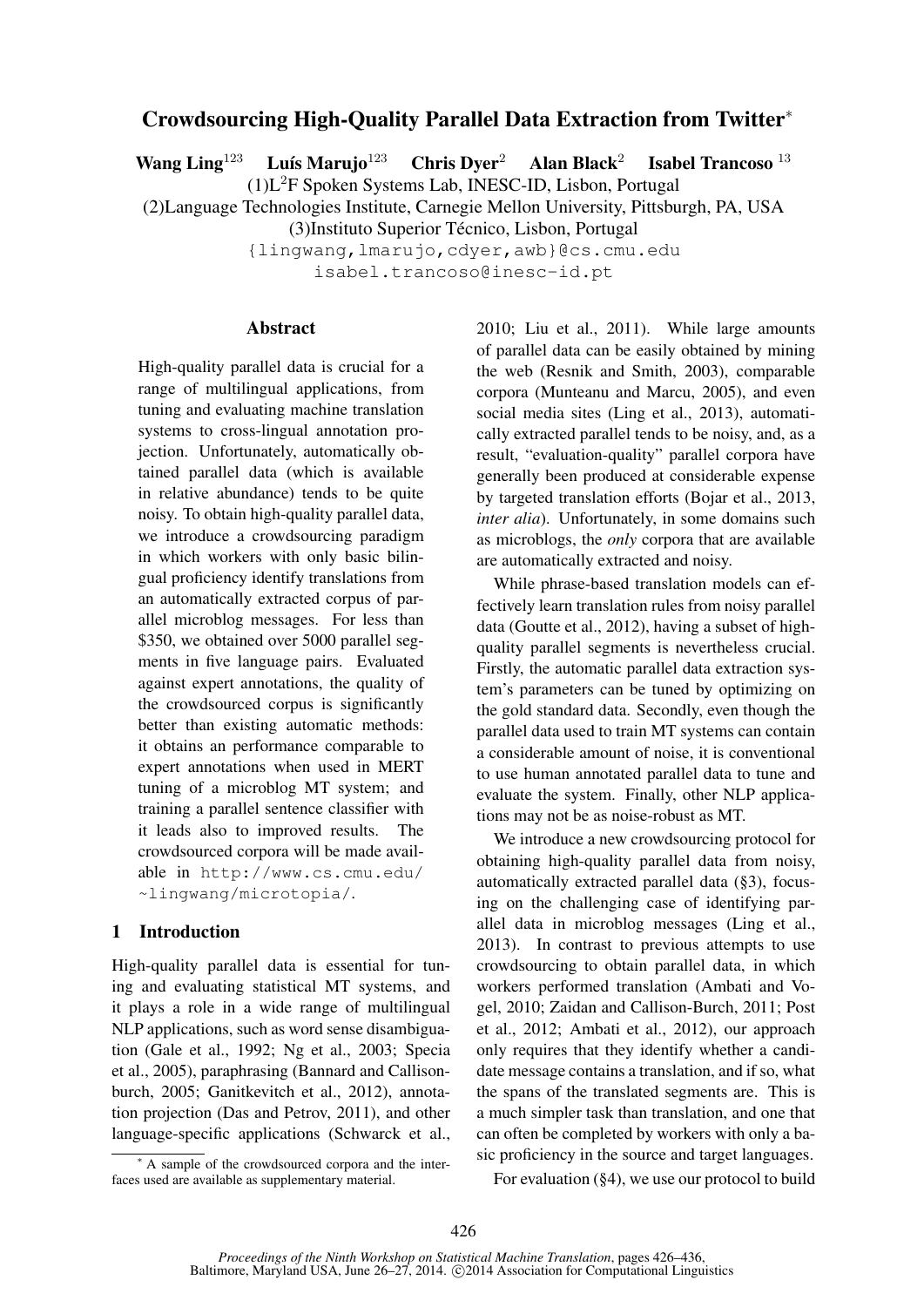parallel datasets on a Chinese-English corpus originally extracted from Sina Weibo and for which we have expert annotations. This lets us quantify the effectiveness of our method under different task variations. We also show that the crowdsourced corpus performs as well as expert annotation (and better than the automatically extracted corpus) for tuning an MT system with MERT. We next apply our method on a corpus of five language pairs (enar, en-ja, en-ko, en-ru, en-zh) extracted from Twitter (§5), for which we have no gold-standard data. Using this data in a cross-validation setup, we train and evaluate a maxent classifier for detecting parallel data ( $\S6$ ), and then we conclude ( $\S7$ ).

## 2 Related Work

Our work crosses crowdsourcing techniques and automatic parallel data extraction from microblogs. In this section, we shall provide background information and analysis of the work performed in these two fields.

## 2.1 Parallel Data Extraction from Microblogs

Many sources of parallel data exist on the web. The most popular choice are parallel web pages (Resnik and Smith, 2003), while other work have looked at specific domains with large amounts of data, such as Wikipedia (Smith et al., 2010). Microblogs, such as Twitter and Sina Weibo, represent a subdomain of the Web. Some of its characteristics is the informal language used and the short nature of the messages that are posted. Due to its large size and growing popularity, work has been done on parallel data extraction from this domain. Ling et al. (2013) attempt to find naturally occurring parallel data from Sina Weibo and Twitter. Some examples of what is found are illustrated in Figure 1. The extraction process starts by finding the parallel segments within the same message and the word alignments between those segments that maximize a handtuned model score.

Another method (Jehl et al., 2012) leverages CLIR (Cross Lingual Information Retrieval) techniques to find pairs of tweets that are translations. The main challenge in this approach is the large amount of pairs of tweets that must be considered, which raises some scalability issues when processing billions of tweets.

Our crowdsourcing method can be applied to annotate data from any naturally occurring source.

In this paper, we will use the corpus developed by Ling et al. (2013), since it is publicly available and has parallel data for 6 languages from Twitter, and for 10 languages from Sina Weibo.

## 2.2 Parallel Data using Crowdsourcing

Most of the work done in building parallel data using crowdsourcing (Ambati and Vogel, 2010; Zaidan and Callison-Burch, 2011; Post et al., 2012; Ambati et al., 2012) relies on using crowdsourcing workers to translate. These methods must address the fact that workers may produce poor and sometimes incorrect translations. Thus, in order to find good translations, subsequent postediting and/or ranking is generally necessary.

In contrast, in our work, crowdsourcing is used for data extraction rather than translation, a substantially simpler task than translation (in particular, translation of informal text) that requires less expertise in the language pair (basic proficiency in the two languages is generally sufficient to successfully complete the task). Furthermore, assessing whether a worker performed the task correctly and combining the outputs of different workers is simpler. The time spent per item is also reduced: our annotation interface only requires the worker to make a few clicks on the tweet to complete each annotation, meaning that tasks are completed faster and with less effort, allowing us to obtain translations at lower cost. On the other hand, the main drawback of our method is that it can only obtain parallel data from translations that exist, which corresponds to the amount of posts that have been translated and posted. This limits the potential coverage of our method. Furthermore, the resulting datasets may not be fully representative of the Twitter domain, since not all types of content are translated and follow the same distribution as the data in Twitter.

## 3 Proposed Crowdsourcing Protocol

As discussed above, automatically extracted parallel is often noisy. The sources of error range from language detection errors, to errors determining if material is actually translation, and errors in extracting the appropriate spans of the translated material. Consider the fragment of the microblog parallel corpus mined by Ling et al. (2013), which is shown in Figure 1. In the Korean-English message, the system may incorrectly added the untranslated word *Hahah* in the English segment,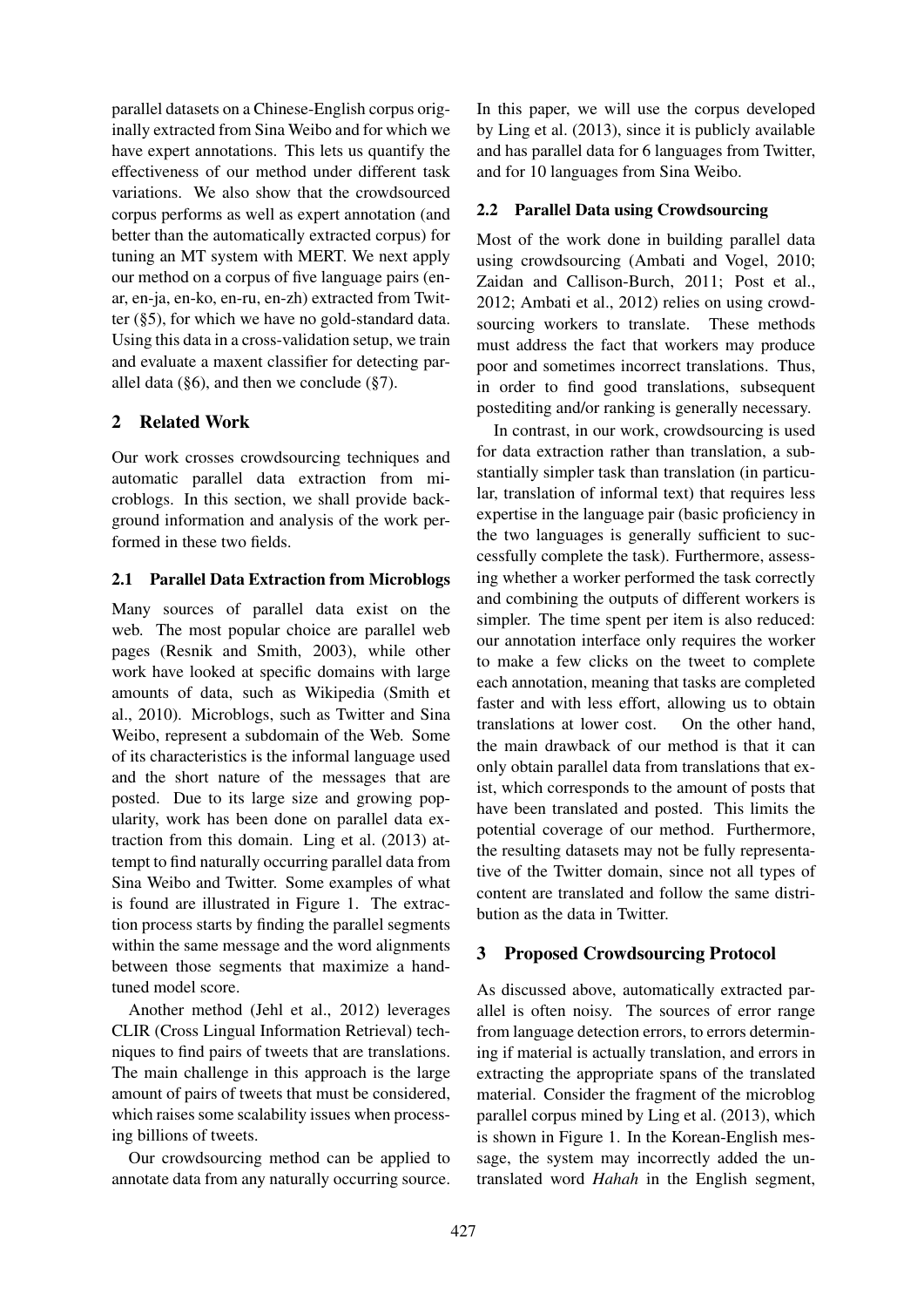and missed the translated word *Weather*. At a high level, the task faced by annotators will be to identify and resolve such errors.

## 3.1 Overview

We separate the tasks of identifying the parallel posts, which we shall denote by identification, and of locating the parallel segments, which we will call **location**. The justification for this is that the majority of the tweets are not parallel, as reported by Ling et al. (2013), and the location of the parallel data is only applicable if the tweet actually contains parallel data. This is also desirable because the identification task is simpler than the location task. Firstly, identifying whether a tweet contains translations requires much less proficiency in the respective languages than locating the parallel segments, since it only requires the worker to understand parts of the message. This means we can have more potential workers capable of performing this task. Secondly, the first task is a binary decision, and each annotation can be completed with only one action, which means that the average required time for this task is much lower than the second task and the payment required for each hit will naturally be lower as well. Finally, combining worker results for a binary decision is simpler than combining translations, since the space of possible answers is several orders of magnitude lower.

As crowdsourcing platform, we use Amazon's Mechanical Turk. In this platform, the requesters can submit tasks, where one can define the number of workers  $n$  that will complete each task and what is the payment  $p$  for each task submission, henceforth denoted as job. In our work, we had to consider the following components:

- Interface To submit a task, an interface must be provided, which workers will be using to complete the job.
- Worker Quality Prediction After submitting a job, the requester can accept and pay the agreed fee or reject the task. It is crucial to have a method to automatically predict whether workers have performed the job properly, and reject them otherwise.
- Result Combination It is common for multiple workers to complete the same task with different results. Thus, a method must be im-

plemented to combine multiple responses for correctly predicting the desired response.

We structured each of our tasks as a series of  $q$ questions, which include a small number of references  $r$ , for which we know the answers. Thus, the amount of answers we obtain for each dollar is given by  $\frac{q-r}{np}$ , where *n* is the number of workers per task and  $p$  is the payment for each task. In order to maximize this quotient, we can either reduce the number of reference question  $r$ , the number of workers per task  $n$ , or the payment  $p$ . However, reducing  $r$  will also limit our capability of estimating the quality of the worker results, since we will have less data to make such prediction. For the same reason, reducing  $n$  will limit our ability to combine results properly. As for the payment p, while there is no direct effect on our task, it has been noted that workers will perform the task faster for higher payments (Post et al., 2012). In our work, we will propose methods to predict quality and combine results that will minimize the requirements for  $n$  and  $r$ , while maximizing the quality of the final results.

## 3.2 Parallel Post Identification

In the identification task, for each question, we will show a post, and solicit the worker to detect if it contains translations in a given language pair.

Interface The interface for this task is straightforward. We present to the worker each tweet individually, together with a checkbox to be checked in case the tweet contains parallel data. The navigation between tweets is done by adding next and previous buttons, allowing the user to go back and review previous answers. Finally, the worker can only submit the HIT after traversing all 25 questions. Unlike the work in crowdsourcing translation (Zaidan and Callison-Burch, 2011), where automatic translation systems are discouraged, since it produces poor output, we allow its usage as long as this leads to correct annotations. In fact, we add a button to automatically translate the tweet into English from the non-English language.

Worker Quality Prediction We accept the job if it answers enough reference questions correctly. We consider two different approaches to select references. A random sampler that selects tweets randomly and a balanced sampler that selects the same number of positive and negative samples. As notation, we will denote as acceptor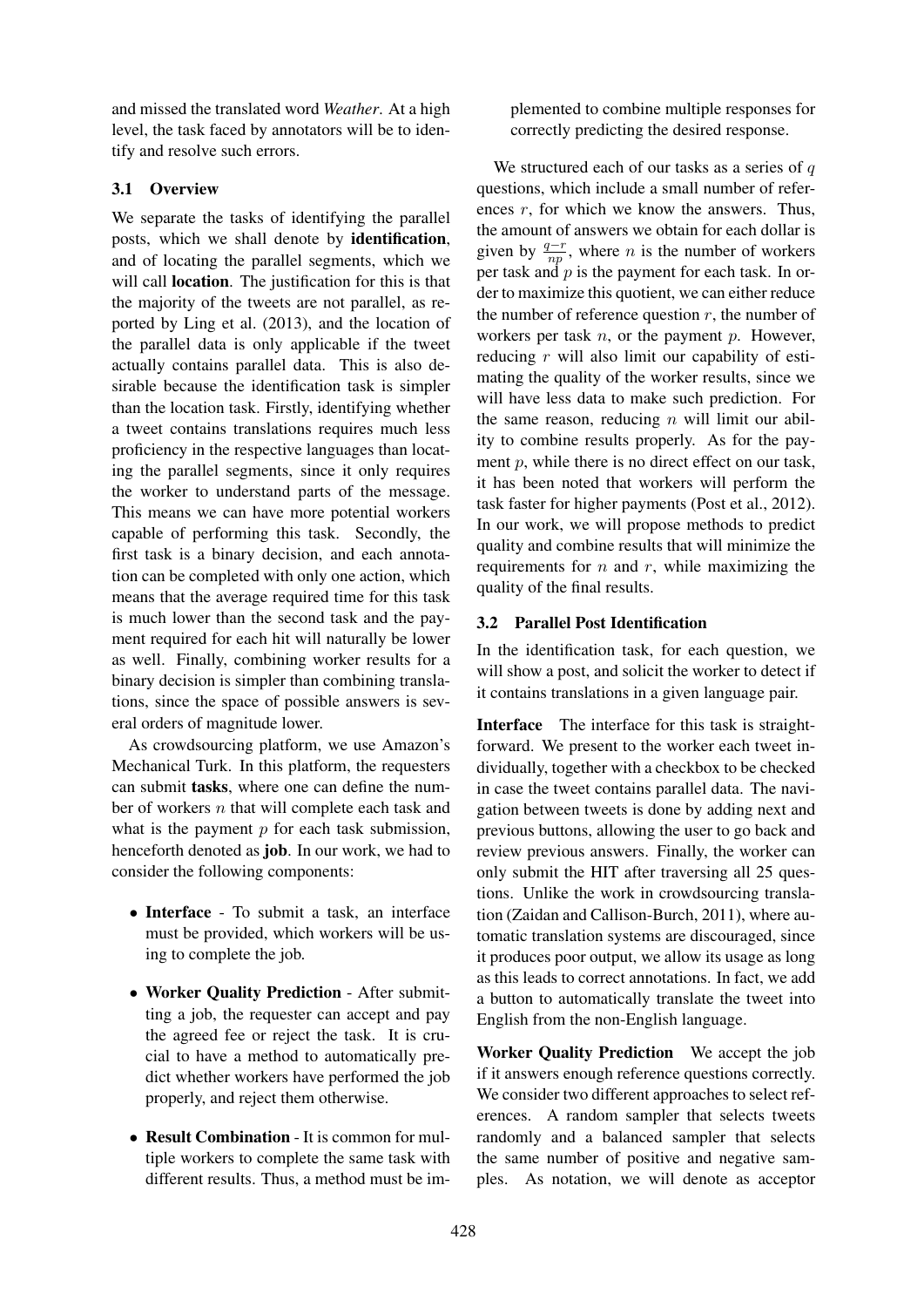

Figure 1: Parallel microblog posts in 5 language pairs. Shaded backgrounds mark the parallel segments (annotated manually), non shaded parts do not have translations.

 $accept(rand, c, r)$  a setup where the worker's job is accepted if  $c$  out of  $r$  randomly sampled references are correctly answered. Likewise, acceptor  $accept(bal, c, r)$  denotes the same setup using balanced reference questions.

**Result Combination** Given  $n$  jobs with answers for a question that can be either positive or negative, we calculate the weighted ratio of positive answers, given by  $\frac{\sum_{i=1...n} \delta_p(i)w(i)}{\sum_{i=1}^n w(i)}$  $\frac{1 \ldots n^{0} p(v) w(v)}{i=1 \ldots n^{w(i)}}$ , where  $\delta_p$  is one if answer i is positive and 0 otherwise, and  $w(i)$  is the weight of the worker.  $w(i)$  is defined as the ratio of correct answers from job  $i$  in the reference set. If the weighted ratio is higher than 0.5, we label the tweet as positive and otherwise as negative.

### 3.3 Parallel Data Location

In the location task, we also present one tweet per question, where the worker will be asked to identify the parallel segments. The worker can also define that there are no translations in the tweet.

Interface The interface for this task presents the user with one tweet at a time, and allows the user to break the tweet into segments, by clicking between characters. Each segment can then be classified as English, the non-English language (Ex: Mandarin), or non-parallel, which is the default option. To understand the concept of non-parallel segments, notice that when we are locating parallel data in tweets, we are essentially breaking the tweet into the structure " $N_{left}$   $P_{left}$   $N_{middle}$  $P_{right} N_{right}$ ", where  $P_{left}$  and  $P_{right}$  are the parallel segments and  $N_{left}$ ,  $N_{middle}$  and  $N_{right}$  are textual segments that are non-parallel. These may not exist, for instance, the Arabic tweet in Figure 1 (line 1) does not contain any non-parallel text and does not require any non-parallel segments

to delineate the parallel data. The Korean tweet (line 2), on the other hand, has an  $N_{middle}$  corresponding to 내가좋아하는파아란하늘*ˆˆ\** and an Nright corresponding to *Hahah* and requires two non-parallel segments to locate the parallel data.

Thus, if the worker does not commit any errors, each question can be answered with at most four clicks, when all five segments exist, and two option choices for identifying the parallel segments. In the easiest case, when only the parallel segments exist, only one click and two option choices are needed. If there are no translations, the button *no translations* can be clicked.

For instance, to annotate the Korean tweet in Figure 1, the worker must click immediately before 내가, then before *Weather* and finally before *Hahah*. Then on the drop-down box of the first and and third segments, the worker must choose Korean and English, respectively. The interface after these operations is show in Figure 2.

Work Quality Prediction To score the worker's jobs, we use the scoring function devised in (Ling et al., 2013), which measures the word overlap between the reference parallel segments segments and the predicted segments. However, setting the score threshold to accept a job is a challenge, since scores are bound to change for different languagepairs and domains. Moreover, some tweets are harder to annotate than others. Learning this threshold automatically requires annotated data, which we do not have for all language pairs and domains. Thus, we propose a method to generate thresholds specifically for each sample.

We consider a "smart but lazy" pseudo worker, who will complete the same jobs automatically and generate scores that the real worker's jobs must beat to be accepted. We say he is "smart",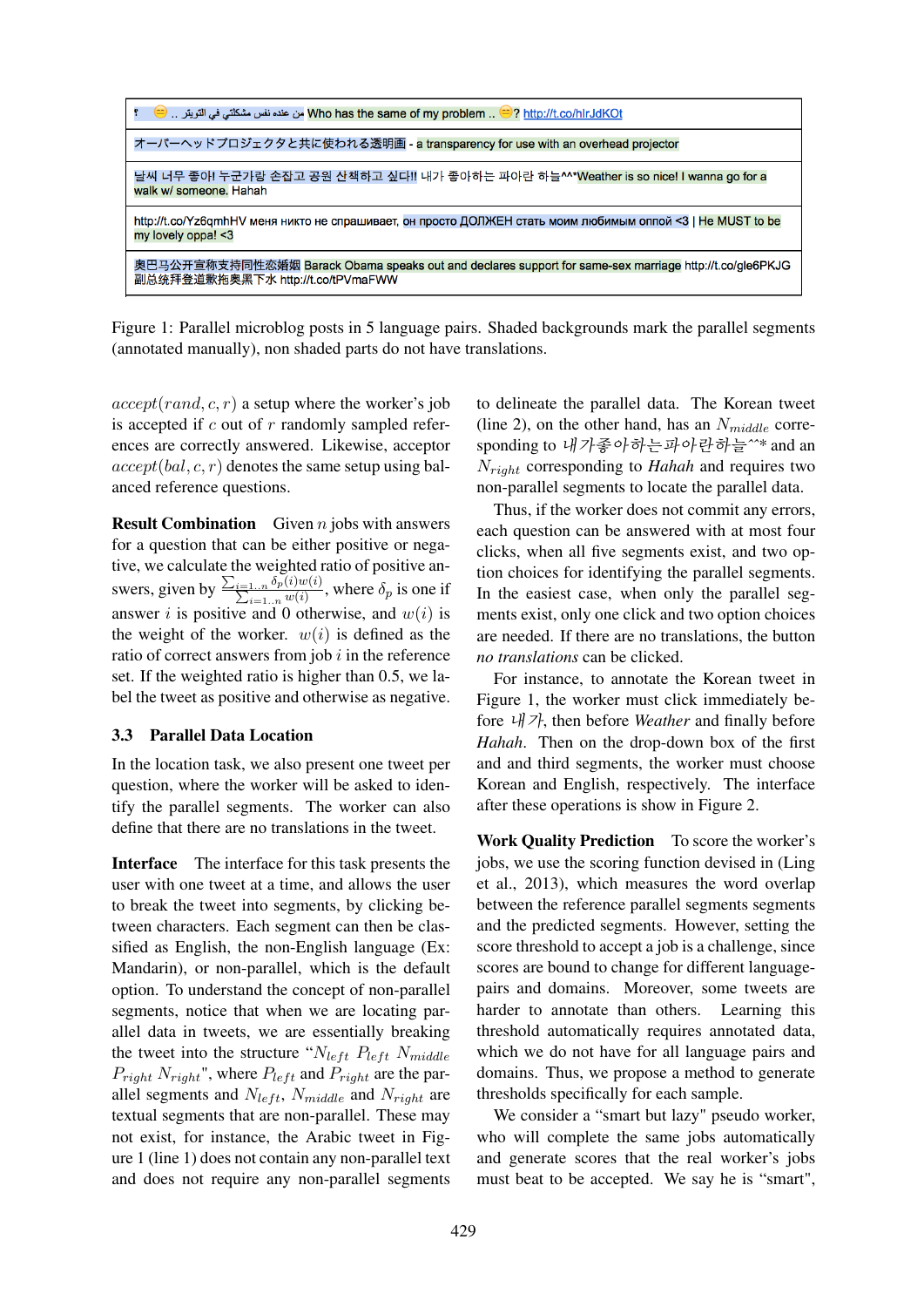## Locate the translations (Tweet 1 of 25)

# 날씨 너무 좋아! 누군가랑 손잡고 공원 산책하고 싶다!! Language: Korean :

# 내가 좋아하는 파아란 하늘^^\*

Language:  $\left[- - - \frac{1}{2}\right]$  merge with previous

# Weather is so nice! I wanna go for a walk w/ someone.

Language: English  $\div$  merge with previous

## Hahah

Language: ---  $\qquad$   $\Rightarrow$  merge with previous

State = Done! (You are saying that the English sentence Weather is so nice! I wanna go for a walk w/ someone. is translated to 날씨 너무 좋아! 누군가랑 손잡고 공원 산책하고 싶다!! in Korean. Click next if you think this is correct.)

[prev] [next] [translate ] [no translations ] [help ] [instructions

Figure 2: Location Interface (After the annotation is performed)

since he knows the reference annotation, and "lazy" because he will only define a new nonparallel segment if it is significant, otherwise it will just be left in the parallel segments. By significant, we will define whether it is at least 20% larger (in number of characters) than the parallel segments. For instance, in the Korean example in Figure 1, *Hahah* would be left in the English parallel segment, while 내가좋아하는파아란하 늘 *ˆˆ\** would not be in the Korean segment. We will accept a job if the average of the scores in the reference set is higher or equal than the pseudo worker's scores. This acceptor shall be denoted as  $accept(lazy, a)$ , where a is the number of references used.

Another option is to use the automatic system's output as a baseline that workers must improve to be accepted. We will also test this option and call this acceptor  $accept(auto, a)$ .

Result Combination Unlike the identification task, where the result is binary and combining multiple decisions is straightforward, the range of results from this task is larger and combining them is a challenge. Thus, we score each job based on the WER on the reference set and use annotations of the highest scoring job.

## 4 Experiments

To obtain results on the effectiveness of the methods described in Section 3, we will first perform experiments using pre-annotated data. We use the annotated dataset with tweets in Mandarin-English from Sina Weibo created in (Ling et al., 2013). It consists of approximately 4000 tweets crawled from Sina Weibo that were annotated on whether they contained parallel data and the location of the parallel segments. In our experiment, we sample 1000 tweets from this dataset, where 602 tweets were parallel and 398 were not.<sup>1</sup>

We will not submit the same tasks using different setups, since we would have to pay the cost of the tasks multiple times. Furthermore, we know the answers for all the questions in this controlled experiment, the quality of a job can be evaluated precisely by using all questions as references. Thus, we will perform the task once, with a larger number of workers and accepting and rejecting jobs based on their real quality. Then, we will use the resulting datasets and simulate the conditions using different setups.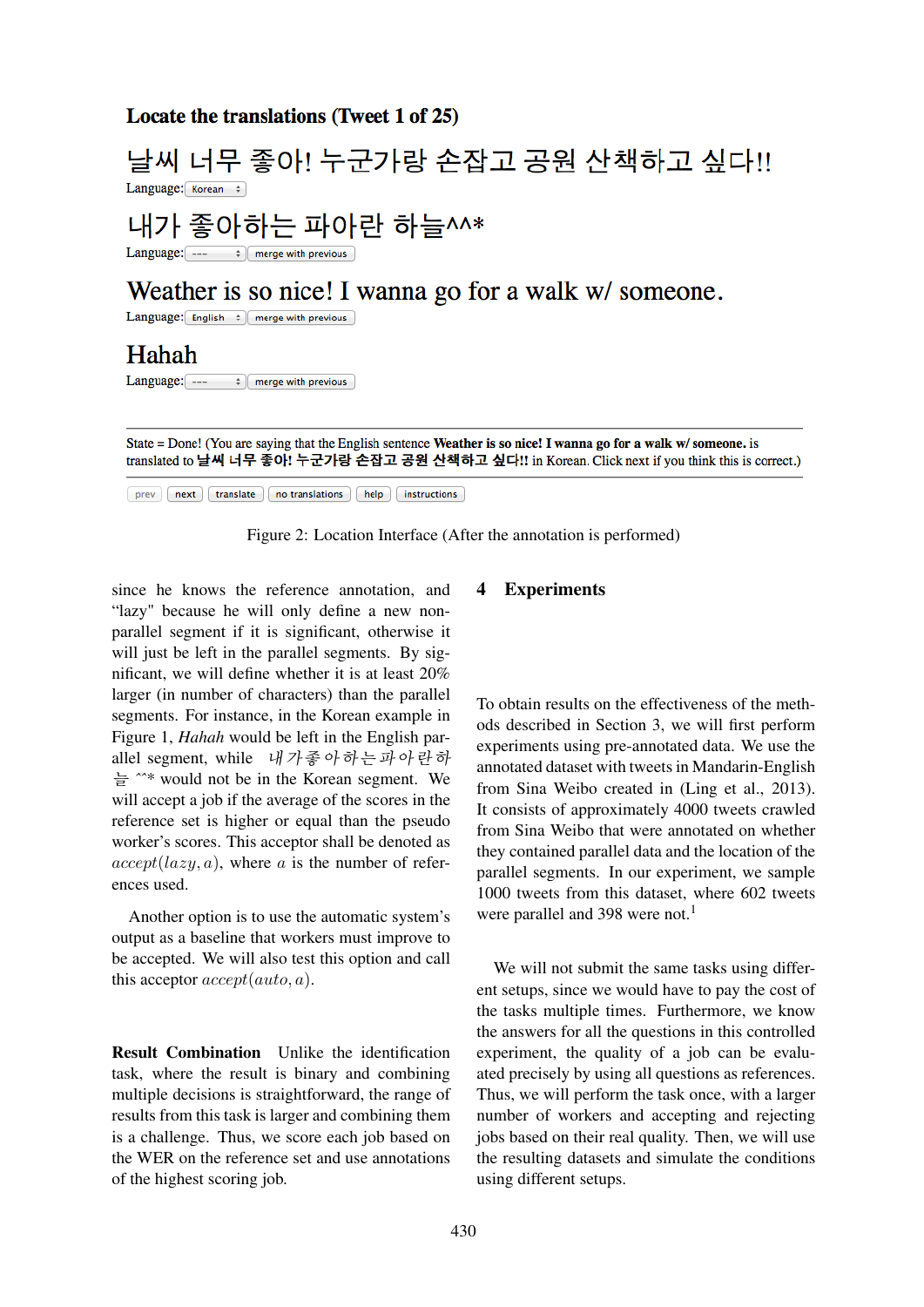| Acceptor           | avq(a) | avq(r) | d.   |
|--------------------|--------|--------|------|
| accept(rand, 2, 2) | 0.44   | 0.00   | 0.44 |
| accept(rand, 3, 4) | 0.44   | 0.00   | 0.44 |
| accept(rand, 4, 4) | 0.55   | 0.04   | 0.51 |
| accept(bal, 2, 2)  | 0.69   | 0.09   | 0.60 |
| accept(bal, 3, 4)  | 0.64   | 0.03   | 0.61 |
| accept(bal, 4, 4)  | 0.76   | 0.15   | 0.61 |

Table 1: Agreement with the expert annotations for different acceptors.

#### 4.1 Identification Task

The 1000 tweets were distributed into 40 tasks with 25 questions each  $(q = 25)$ . Each task is to be performed by 5 workers  $(n = 5)$  and upon acceptance, a worker would be rewarded with 6 cents ( $p = 0.06$ ). As we know the answers for all the questions in this case, we will calculate the Cohen's Kappa between the responses of each job and the expert annotator, and accept a job if it is higher than 0.5. We decided to use Cohen's kappa to evaluate a job, rather than accuracy, since each set of 25 questions does not contain the same number of positive and negative samples. For instance, in a set of 20 negative samples, a worker would achieve an accuracy of 80% if he simply answers negatively to all questions, which is not an adequate assessment of the job's quality. On the other hand, the Cohen's Kappa balances the positive and negative question in each task by using their prior probabilities. In total, there were 566 jobs, where 200 where accepted and 366 were rejected.

Next, we pretended that we only have access to 4 references, which will be used for quality estimation and simulate the acceptances and rejections for each strategy. Table 1 shows the averages of the real Kappa values of accepted (column  $avg(a)$  and rejected jobs (column  $avg(r)$ ) using different acceptors. Our goal is to maximize the number of acceptances with high Kappa values and minimize those that have low Kappa values. Thus, we define  $d$  as the difference between  $avg(a)$  and  $avg(r)$ . From the results, we observe that using a balanced reference yields a much better estimation of the jobs quality using our metric d. Similar conclusions can be reached by comparing  $accept(rand, 3, 4)$  with  $accept(bal, 3, 4)$  and  $accept(rand, 4, 4)$  with  $accept(bal, 4, 4)$ . Quality predictors that use balanced reference sets achieve

| Acceptor           | prec | recall | F <sub>1</sub> | acc  | $\kappa$ |
|--------------------|------|--------|----------------|------|----------|
| Automatic          | 0.87 | 0.69   | 0.77           | 0.75 | 0.51     |
| All jobs           | 0.75 | 0.84   | 0.8            | 0.74 | 0.44     |
| accept(rand, 2, 2) | 0.85 | 0.92   | 0.88           | 0.86 | 0.69     |
| accept(rand, 3, 4) | 0.84 | 0.93   | 0.88           | 0.85 | 0.68     |
| accept(rand, 4, 4) | 0.91 | 0.95   | 0.93           | 0.92 | 0.82     |
| accept(bal, 2, 2)  | 0.94 | 0.94   | 0.94           | 0.92 | 0.84     |
| accept(bal, 3, 4)  | 0.93 | 0.95   | 0.94           | 0.93 | 0.85     |
| accept(bal, 4, 4)  | 0.94 | 0.93   | 0.93           | 0.92 | 0.84     |

Table 2: Parallel post prediction scores using different acceptors.

approximately the same results for d. However, the setup  $accept(bal, 3, 4)$  has a lower Kappas for both  $avg(a)$  and  $avg(r)$ , which means that it is less likely to reject good jobs at the cost of accepting more bad jobs. This is desirable from an ethical perspective, since workers are not responsible for errors in our quality prediction. Furthermore, rejecting good jobs has a negative impact on the progress of the task, since good workers may be discouraged to perform more tasks.

Results on the identification task, obtained for  $n = 3$ , are shown in Table 2. Naturally, using a balanced reference set yields better results, since these have a higher  $d$  value. We can also see the importance of quality prediction, since not performing quality estimation (row *All jobs*) will yield worse results than the automatic system.

Next, we will compare results using different numbers of workers. We fix the quality prediction methodology to  $accept(bal, 3, 4)$  and results are shown in Table 3. We observe that in general, using more workers will generate better results, but score gains from adding another worker becomes lower as  $n$  increases. One problem for  $n = 2$  is the fact that there are many cases where two workers with the same weight chose a positive and a negative answer, in which case, no decision can be made, and we simply choose false by default. This explains the high recall and low precision values. However, this problem seems to occur much less with higher values of  $n$ .

### 4.2 Location Task

For the location task, we used the predicted parallel posts the identification task with the setup  $accept(bal, 3, 4)$  and  $n = 5$ . We preferred to use this rather than using the expert annotations, since it would not contain false positives, which does not simulate a real situation. Then, we used 500 out of

<sup>&</sup>lt;sup>1</sup>We wished to annotate a sample where the number of parallel posts is high, so that we would have enough samples to perform the location task.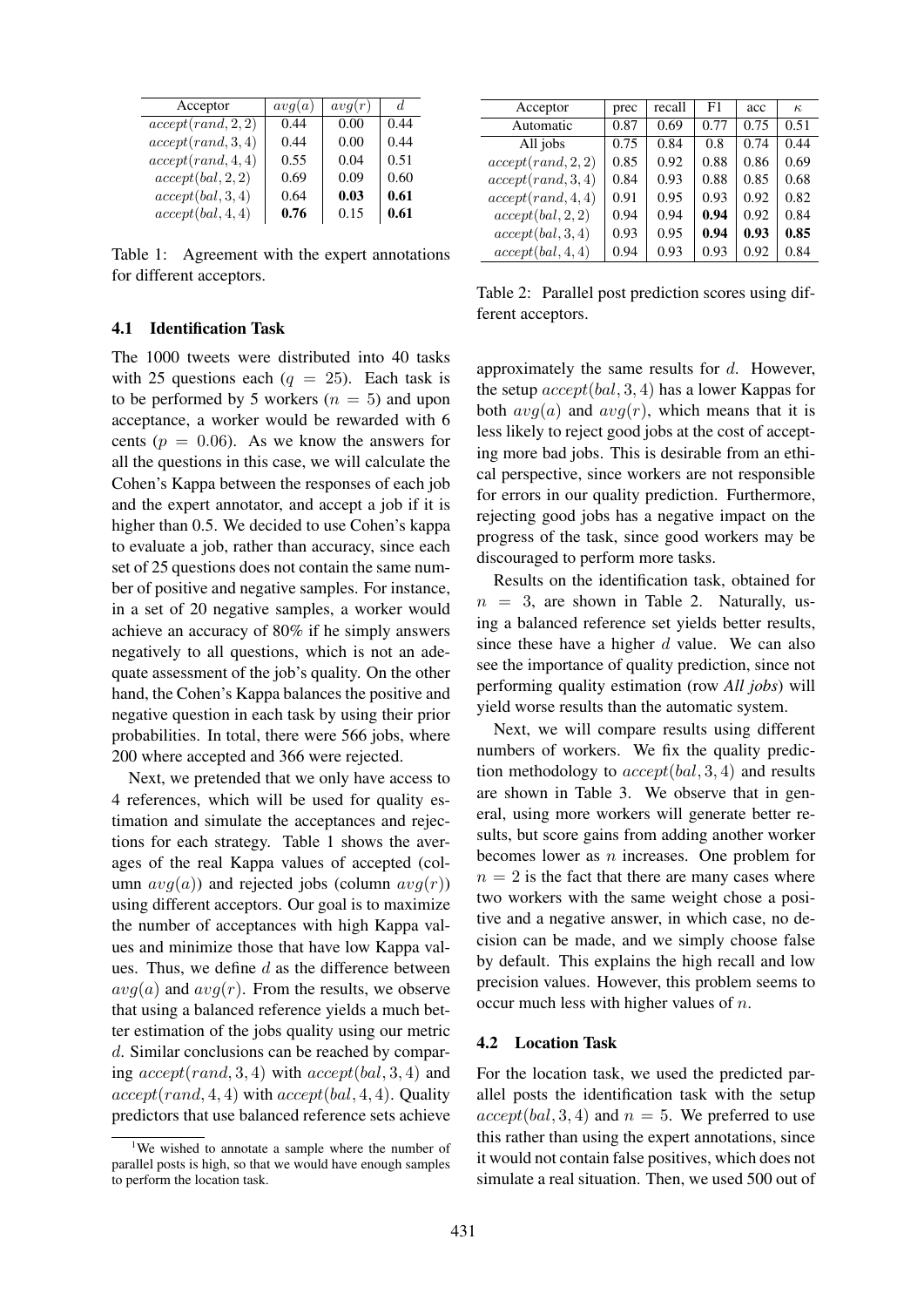| # workers                   | prec | recall | F <sub>1</sub> | acc  | $\kappa$ |
|-----------------------------|------|--------|----------------|------|----------|
| Automatic                   | 0.87 | 0.69   | 0.77           | 0.75 | 0.51     |
|                             | 0.86 | 0.85   | 0.85           | 0.82 | 0.64     |
| $\mathcal{D}_{\mathcal{L}}$ | 0.85 | 0.95   | 0.90           | 0.87 | 0.72     |
| 3                           | 0.93 | 0.95   | 0.94           | 0.93 | 0.85     |
| 4                           | 0.94 | 0.96   | 0.95           | 0.94 | 0.87     |
| 5                           | 0.96 | 0.96   | 0.96           | 0.95 | 0.90     |

Table 3: Identification scores for different *n*.

the 607 identified positive samples. This makes 20 tasks in total, with 25 questions ( $q = 25$ ), and each task would be run until 5 jobs are accepted  $(n = 5)$ . For this task, we set a payment of 30 cents ( $p = 0.3$ ), since it is a more complex task. Again, since we have the expert annotations for all questions, we calculated the average WER on all answers and rejected jobs scoring less than  $0.6<sup>2</sup>$ .

This task is mainly focused on the quality prediction of the workers, as the result combination is done by finding the job with the highest score in the reference set. This means, for an arbitrary large  $n$ , all quality estimation methods will produce the same result, since we will find the best job on the references eventually. However, better quality estimation will allow us to find the best jobs with lower  $n$ , which makes the task less expensive. Table 4 shows results using different setups. In these results, we set aside 4 questions to be used as references. We can see that for low  $n$ (1 or 2), if we simply accept all jobs, the quality of the results will be lower than the automatic system. For  $n = 4$ , this approach can achieve a WER score of 0.06. However, if we use the automatic system as a baseline that jobs must surpass, we can achieve this WER score with only two jobs, which reduces the cost of this task by half. Yet, this is strongly dependent on the automatic system, as a worse system will be easier to match for the workers. On the other hand, using the smart but lazy pseudo worker, where we degrade the reference annotations slightly, we can see that we can obtain the 0.06 WER score using only the first worker. At  $n = 2$ , we can see that the WER improves to 0.05, which is lost for  $n = 3$ . This is because the prediction of the quality of the job using the workers is not always precise.

### 4.3 Machine Translation Results

Finally, we will perform an extrinsic test to see how the improvements obtained by using crowd-

| Number of jobs  |      |      |      |      |      |
|-----------------|------|------|------|------|------|
| Automatic       | 0.16 | 0.16 | 0.16 | 0.16 | 0.16 |
| All Jobs        | 0.23 | 0.21 | 0.07 | 0.06 | 0.06 |
| accept(auto, 4) | 0.09 | 0.06 | 0.06 | 0.06 | 0.06 |
| accept(lazy, 4) | 0.06 | 0.05 | 0.06 | 0.06 | 0.06 |

Table 4: Parallel data location scores for different acceptors (rows) and different numbers of workers. Each cell denotes the WER for that setup.

|              | Auto (Pos) | Crowd | Expert | Auto (All) |
|--------------|------------|-------|--------|------------|
| Size         | 483        | 479   | 483    | 908        |
| EN-ZH        | 10.21      | 10.49 | 10.51  | 10.71      |
| <b>ZH-EN</b> | 7.59       | 7.87  | 7.82   | 8.02       |

Table 5: BLEU score comparison using different corpora for MERT tuning. The *Size* row denotes the number of sentences of each corpus, and the *EN-ZH* and *ZH-EN* rows denote the BLEU scores of the respective language pair and tuning dataset.

sourcing map to Machine Translations. We will build an out of domain MT system using the FBIS dataset (LDC2003E14), a corpus of 300K sentence pairs from the news domain in the Chinese-English pair using the Moses (Koehn et al., 2007) pipeline. Due to the small size of our crowdsourced corpus, we will use it in the MERT tuning (Och, 2003), and test its effects compared to automatically extracted parallel data and the experts judgements. As the test set, we will use 1,500 sentence pairs from the Weibo gold standard from Ling et al. (2013), that were not used in our crowdsourcing experiment to prevent data overlap. For reordering, we use the MSD reordering model (Axelrod et al., 2005) and as the language model, we use a 5-gram model with Kneser-Ney smoothing (Heafield, 2011). Finally, results are presented with BLEU-4 (Papineni et al., 2002).

We build 3 tuning corpora, the automatically extracted corpus (denoted *Auto*), the crowdsourced corpus (denoted *Crowd*) and the corpus annotated by the expert (denoted *Expert*). This is done by taking the 1000 tweets used in this experiment, select those that were identified as parallel according to each criteria. For the automatic extraction, the authors in (Ling et al., 2013) simply use all tweets as parallel, which may influence the tuning results. Thus, we test two versions of this corpus, one where we take all samples as parallel (denoted *Auto (All)*), and one where we use the expert's decision for the identification task only (de-

<sup>&</sup>lt;sup>2</sup>Determined empirically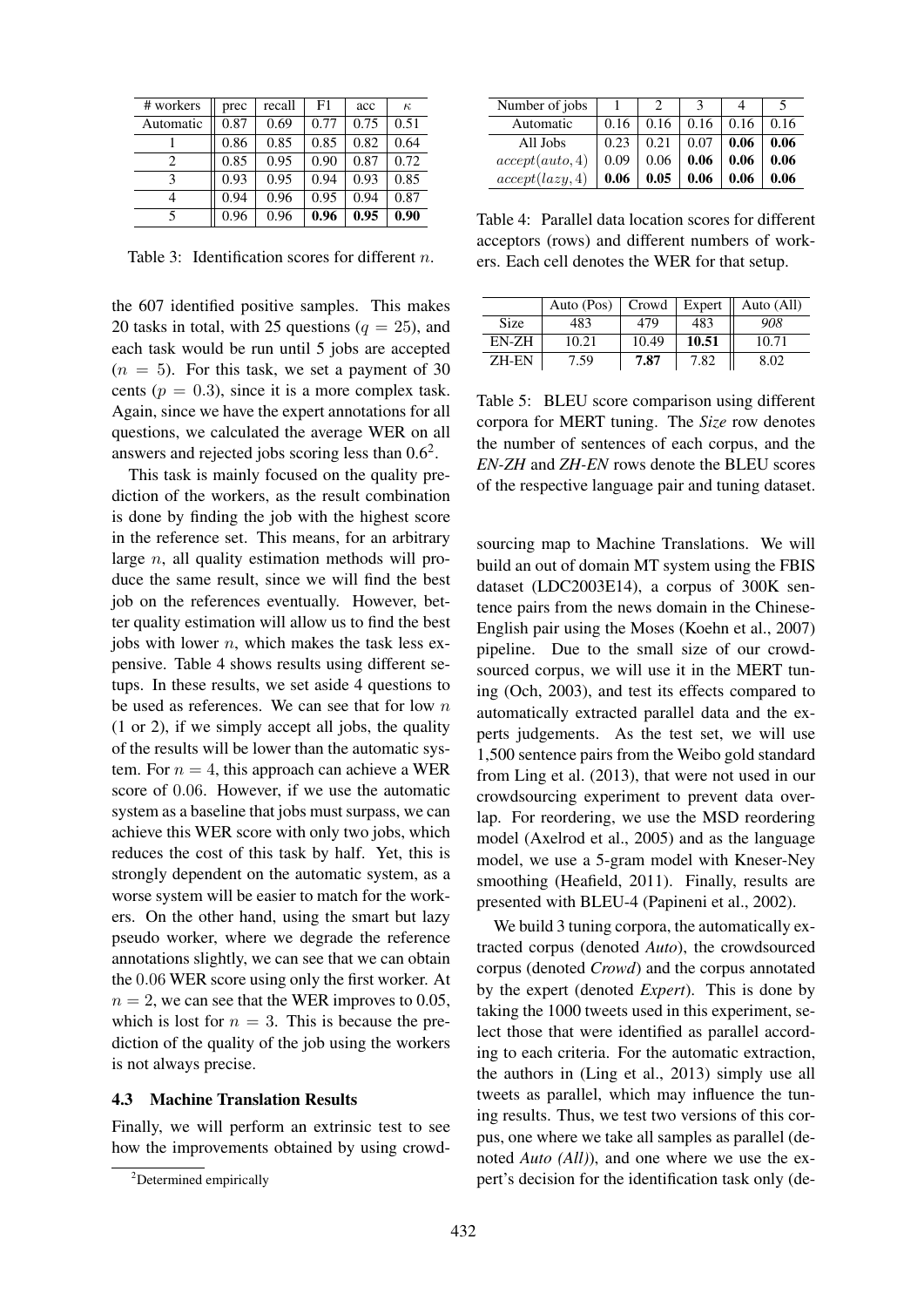| Pair  | Parallel | Avg(en) | cost(I) | cost(L) | total   |
|-------|----------|---------|---------|---------|---------|
| en-ar | 1512     | 8.3     | \$35.7  | \$43.2  | \$76.2  |
| en-zh | 1302     | 8.7     | \$35.7  | \$37.2  | \$70.2  |
| en-ja | 1155     | 7.9     | \$35.7  | \$33.0  | \$68.7  |
| en-ko | 1008     | 7.1     | \$35.7  | \$28.8  | \$64.5  |
| en-ru | 798      | 6.3     | \$35.7  | \$22.8  | \$58.5  |
| all   | 5775     |         | \$178.5 | \$165.0 | \$343.5 |

Table 7: AMT costs for crowdsourced corpora from Twitter.

noted *Auto (Pos)*). In the crowdsourcing case, we use the  $accept(bal, 3, 4)$  setup, with  $n = 5$ , for the identification task and the  $accept(lazy, 4)$  setup, with  $n = 2$ , for the location task. From the resulting parallel tweets, we also remove all tweets that were used as reference in the  $accept(lazy, 4)$ quality estimator, as this would give an unfair advantage to the crowdsourced corpora.

Results are shown in Table 5, where each cell contains the average BLEU score in 5 MERT runs, using a different tuning dataset. Surprisingly, using the whole set of automatically extracted corpora actually achieves better results than using carefully selected data that are parallel. We believe that is because many non-parallel segments actually contain comparable information that can be used to improve the weights during MERT tuning. However, this does not mean that the quality of the automatically crawled corpus is better than the crowdsourced and expert annotated corpus. When using a similar number of parallel sentences, we observe that using the crowdsourced corpus yields better scores than the automatically extracted corpora, comparable to experts annotations. While results are not significantly better than automatically extracted corpora, this suggests that the crowdsourced corpora has a better overall quality than automatically extracted corpora.

## 5 Five Language Twitter Parallel Corpus

Now that we have established the effectiveness of our technique for extracting high-quality parallel data in a scenario where we have gold standard annotations, we apply it to creating parallel corpora in five languages on Twitter, for which we have no gold-standard parallel data: Arabic, Mandarin, Japanese, Korean and Russian. Once again, we use the extracted automatically Twitter corpus from Ling et al. (2013) and deploy the task in Mechanical Turk. We use the setup that obtained the best results in Section 4. For the identi-

fication task, we used the  $accept(bal, 3, 4)$  setup, with  $n = 5$ . The payment for each task was 0.06 dollars. Thus, for this task, each dollar spent yields 70 annotated tweets. For the location task, we used the  $accept(lazy, 4)$  setup, with  $n = 2$ and each task was rewarded with 0.3 dollars. To obtain the tweet sample, we filtered the corpora in Ling et al. (2013) for tweets with alignment scores higher than 0.1. Then, we uniformly extracted 2500 tweets for each language. To generate gold standard references, the authors manually annotated 40 samples for each pair.

Table 7 contains information about the resulting corpora. The number of parallel sentences extracted from the 2500 tweets in each language pair is shown in column *Parallel* and we can see that this differs given the language pair. We can also see in column *Avg(en)* that the average number of English words is much smaller than what is seen in more formal domains. Finally, Arabic parallel data seems more predominant from our samples followed by Mandarin, while Russian parallel data seem scarcer.

## 6 Discriminative Parallel Data Detection

While the work in (Ling et al., 2013) used a linear combination of three models, the alignment, language and segment features, these weights were determined manually. However, using the crowdsourced corpus (in Section 5), we will apply previously proposed methods that learn a classifier with machine learning techniques as in related work on finding parallel data (Resnik and Smith, 2003; Munteanu and Marcu, 2005). In our work, we use a max entropy classifier model, similar to that presented by Munteanu and Marcu (2005) to detect parallel data in tweets. Our features are:

- Alignment feature The baseline feature is the alignment score from the work in (Ling et al., 2013), and measures how well the parallel segments align, which is derived from the content-based matching methods for detecting parallel data (Resnik and Smith, 2003).
- User features An observation in (Ling et al., 2013) is that a user that frequently posts in parallel is likely to post more parallel messages. Based on this, we added the average alignment score from all messages of the same user and the ratio of messages that are predicted to be parallel as features.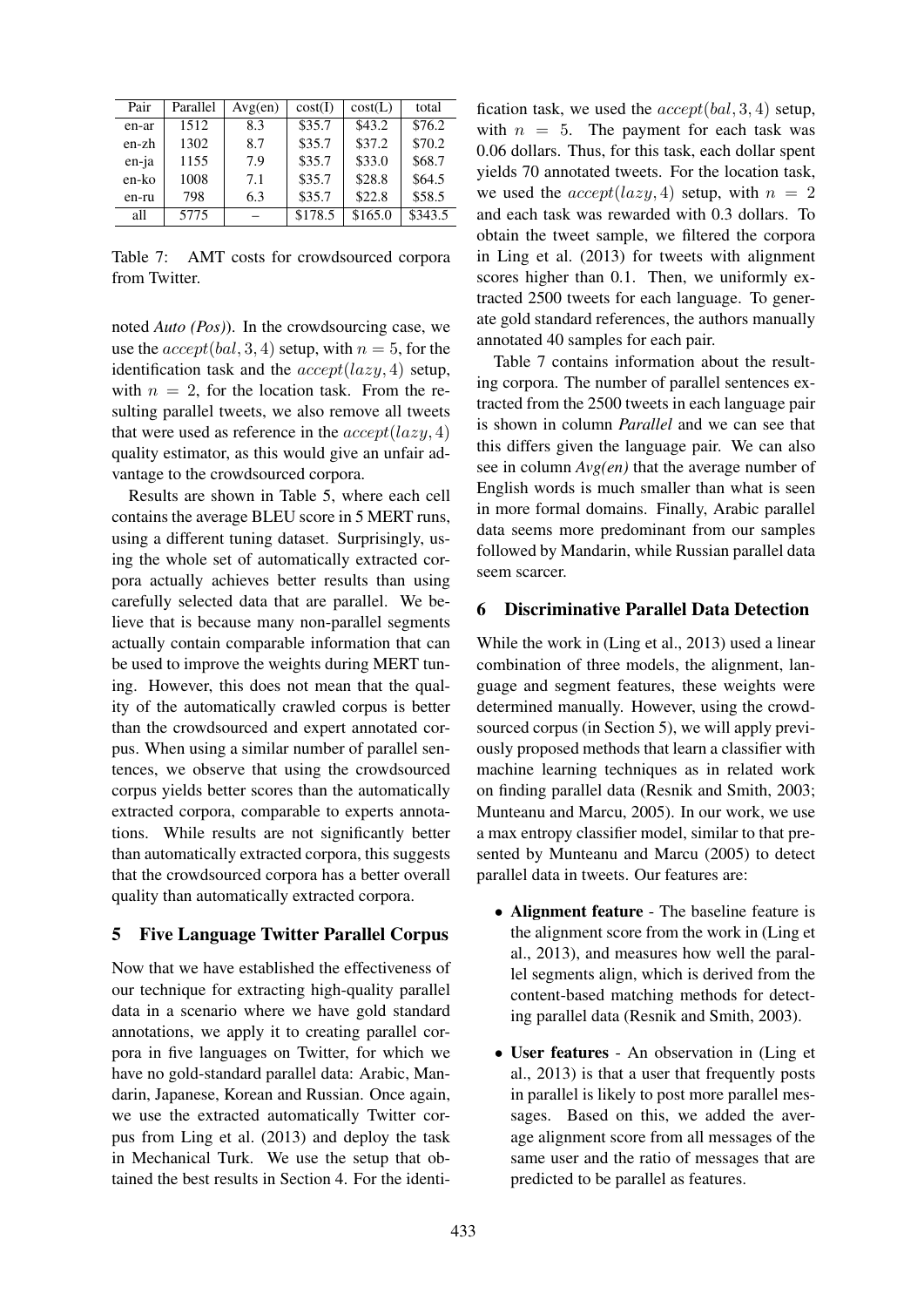|                | Weibo (en-zh) | Twitter (en-zh) | Twitter (en-ar) | Twitter (en-ru) | Twitter (en-ko) | Twitter (en-ja) |
|----------------|---------------|-----------------|-----------------|-----------------|-----------------|-----------------|
| Alignment      | 0.781         | 0.599           | 0.721           | 0.692           | 0.635           | 0.570           |
| $+$ User       | 0.814         | 0.598           | 0.721           | 0.705           | 0.650           | 0.566           |
| $+$ Length     | 0.839         | 0.603           | 0.725           | 0.706           | 0.650           | 0.569           |
| $+$ Repetition | 0.849         | 0.652           | 0.763           | 0.729           | 0.655           | 0.579           |
| $+$ Language   | 0.849         | 0.668           | 0.782           | 0.737           | 0.747           | 0.584           |

Table 6: Classification Results using a 10-fold cross validation over different datasets. Each cell contains the F-measure using a given dataset and an incremental set of features.

- Repetition features There are many words that are not translated, such as hashtags, at mentions, numbers and named entities. So, if we see these repeated twice in the same post, it can be used as a strong cue that this was the result of a translation. Hence, we define features for each of these cases, that trigger if either of these occur in multiples of two times in the same post. Named Entities were identified using a naive approach by considering words with capital letters.
- Length feature It is known that the length differences between parallel sentences can be modelled by a normal distribution (Gale and Church, 1991). Hence, we used parallel data in the respective language to determine  $(\tilde{\mu}, \tilde{\sigma}^2)$ , which lets us calculate the likelihood of two hypothesized segments being parallel. Since we did not have annotated parallel data for this domain, we used the top 2000 scoring parallel sentences from the respective Twitter dataset in (Ling et al., 2013).
- Language feature It is common for non-English words to be found in English segments, such as names of foreign celebrities, numbers and hashtags. However, when this happens to the majority of the words in a segment that is supposed to be English, it may indicated that there was an error in the language detection. The same happens with non-English segments. We used the same naive approach to detect languages as in (Ling et al., 2013), where we calculate the ratio of number of words in the English segment and the total number of words from the segment detected as English and the ratio of the number of Foreign words and the total number of words in the Foreign segment ,detected by their unicode ranges. This was also included in the work in (Ling et al., 2013).

Results using a 10 fold cross-validation are shown in Table 6. In general, we can see that the classifier performs worse in Twitter datasets compared to the Weibo dataset. We believe that this is because parallel sentences extracted from Twitter are smaller, due to the 140 character limit, which does not hold in Sina Weibo. Each parallel English segment from the Sina Weibo parallel data contains 15.4 words on average. On other hand, we see in Table 7 that this number is smaller in the parallel data from Twitter. This means that the aligner will have a much smaller range of words to align when detecting parallel data, which makes it more difficult to find parallel segments.

As for the features, we observe that by defining these simple features, we can get a significant improvement over previous baselines. For the User feature, we see that the improvements in the Weibo dataset are much larger than in the Twitter datasets. This is because the Twitter dataset was crawled uniformly, whereas the Weibo dataset was focused on users that post parallel data frequently. Thus, in the Weibo dataset there more posts that were posted by the same user, which does not happen as frequently in the Twitter dataset. As for the Length feature, we can see that it yields a small but consistent improvement over all datasets. Repetition based features also lead to improvements across all datasets, and produces a 5% improvement in the English-Mandarin Twitter dataset. Finally, language based features also add another improvement over previous results.

## 7 Conclusions

We presented a crowdsourcing approach to extract parallel data from tweets. As opposed to methods to crowdsource translations, our tasks do not require workers to translate sentences, but to find them in tweets. Our method is divided into two tasks. First, we identify which tweets contain translations, and we show that multiple worker's jobs can be combined to obtain results compara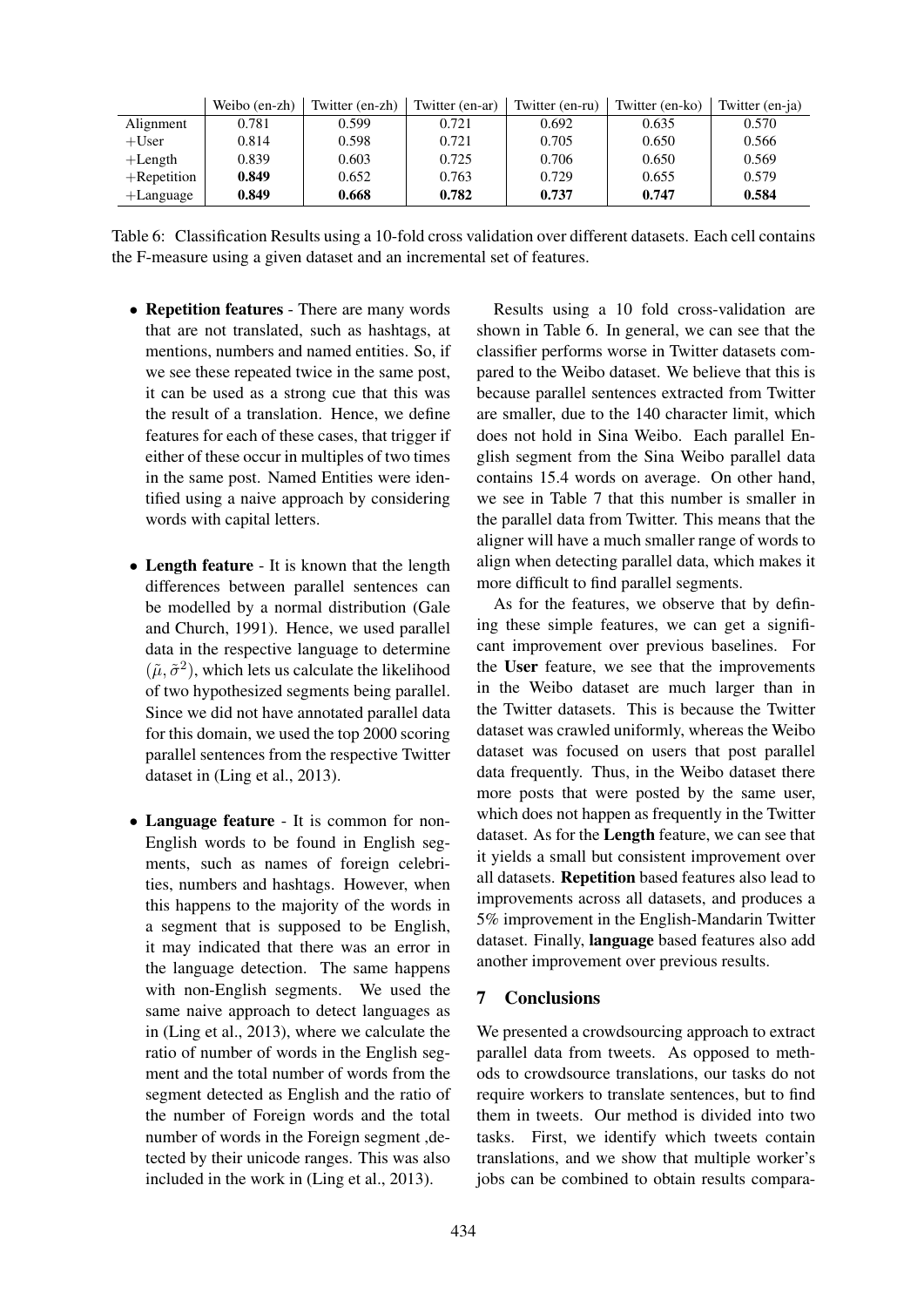ble to those of expert annotators. Secondly, tweets that are found to contain translations are given to other workers to locate the parallel segments, where we can also obtain high quality results. Then, we use our method to extract high quality parallel data from Twitter in 5 language pairs. Finally, we improve the automatic identification of tweets with translations by using a max entropy classifier trained on the crowdsourced data.

We are currently extracting more data and the crowdsourced parallel data from Twitter will made be available to the public.

### References

- [Ambati and Vogel2010] Vamshi Ambati and Stephan Vogel. 2010. Can crowds build parallel corpora for machine translation systems? In *Proceedings of the NAACL HLT 2010 Workshop on Creating Speech and Language Data with Amazon's Mechanical Turk*, Stroudsburg, PA, USA. Association for Computational Linguistics.
- [Ambati et al.2012] Vamshi Ambati, Stephan Vogel, and Jaime Carbonell. 2012. Collaborative workflow for crowdsourcing translation. In *Proceedings of the ACM 2012 Conference on Computer Supported Cooperative Work*, CSCW '12, pages 1191–1194, New York, NY, USA. ACM.
- [Axelrod et al.2005] Amittai Axelrod, Ra Birch Mayne, Chris Callison-burch, Miles Osborne, and David Talbot. 2005. Edinburgh system description for the 2005 iwslt speech translation evaluation. In *Proceedings International Workshop on Spoken Language Translation (IWSLT*.
- [Bannard and Callison-burch2005] Colin Bannard and Chris Callison-burch. 2005. Paraphrasing with bilingual parallel corpora. In *In ACL-2005*, pages 597–604.
- [Bojar et al.2013] Ondřej Bojar, Christian Buck, Chris Callison-Burch, Christian Federmann, Barry Haddow, Philipp Koehn, Christof Monz, Matt Post, Radu Soricut, and Lucia Specia. 2013. Findings of the 2013 Workshop on Statistical Machine Translation. In *Proceedings of the Eighth Workshop on Statistical Machine Translation*, pages 1– 44, Sofia, Bulgaria, August. Association for Computational Linguistics.
- [Das and Petrov2011] Dipanjan Das and Slav Petrov. 2011. Unsupervised part-of-speech tagging with bilingual graph-based projections. In *Proceedings of the 49th Annual Meeting of the Association for Computational Linguistics: Human Language Technologies - Volume 1*, HLT '11, pages 600–609, Stroudsburg, PA, USA. Association for Computational Linguistics.
- [Gale and Church1991] William A. Gale and Kenneth W. Church. 1991. A program for aligning sentences in bilingual corpora. In *Proceedings of the 29th Annual Meeting on Association for Computational Linguistics*, ACL '91, pages 177–184, Stroudsburg, PA, USA. Association for Computational Linguistics.
- [Gale et al.1992] William A. Gale, Kenneth W. Church, and David Yarowsky. 1992. Using bilingual materials to develop word sense disambiguation methods.
- [Ganitkevitch et al.2012] Juri Ganitkevitch, Yuan Cao, Jonathan Weese, Matt Post, and Chris Callison-Burch. 2012. Joshua 4.0: Packing, PRO, and paraphrases. In *Proceedings of the Seventh Workshop on Statistical Machine Translation*, pages 283–291, Montréal, Canada, June. Association for Computational Linguistics.
- [Goutte et al.2012] Cyril Goutte, Marine Carpuat, and George Foster. 2012. The impact of sentence alignment errors on phrase-based machine translation performance. In *Proc. of AMTA*.
- [Heafield2011] Kenneth Heafield. 2011. KenLM: faster and smaller language model queries. In *Proceedings of the Sixth Workshop on Statistical Machine Translation*, pages 187–197, Edinburgh, Scotland, United Kingdom, July.
- [Jehl et al.2012] Laura Jehl, Felix Hieber, and Stefan Riezler. 2012. Twitter translation using translationbased cross-lingual retrieval. In *Proceedings of the Seventh Workshop on Statistical Machine Translation*, pages 410–421, Montréal, Canada, June. Association for Computational Linguistics.
- [Koehn et al.2007] Philipp Koehn, Hieu Hoang, Alexandra Birch, Chris Callison-burch, Richard Zens, Rwth Aachen, Alexandra Constantin, Marcello Federico, Nicola Bertoldi, Chris Dyer, Brooke Cowan, Wade Shen, Christine Moran, and Ondrej Bojar. 2007. Moses: Open source toolkit for statistical machine translation. In *Proceedings of the 45th Annual Meeting of the Association for Computational Linguistics Companion Volume Proceedings of the Demo and Poster Sessions*, pages 177–180, Prague, Czech Republic, June. Association for Computational Linguistics.
- [Ling et al.2013] Wang Ling, Guang Xiang, Chris Dyer, Alan Black, and Isabel Trancoso. 2013. Microblogs as parallel corpora. In *Proceedings of the 51st Annual Meeting on Association for Computational Linguistics*, ACL '13. Association for Computational Linguistics.
- [Liu et al.2011] Feifan Liu, Fei Liu, and Yang Liu. 2011. Learning from chinese-english parallel data for chinese tense prediction. In *IJCNLP*, pages 1116–1124.
- [Munteanu and Marcu2005] Dragos Munteanu and Daniel Marcu. 2005. Improving machine translation performance by exploiting comparable corpora. *Computational Linguistics*, 31(4):477–504.